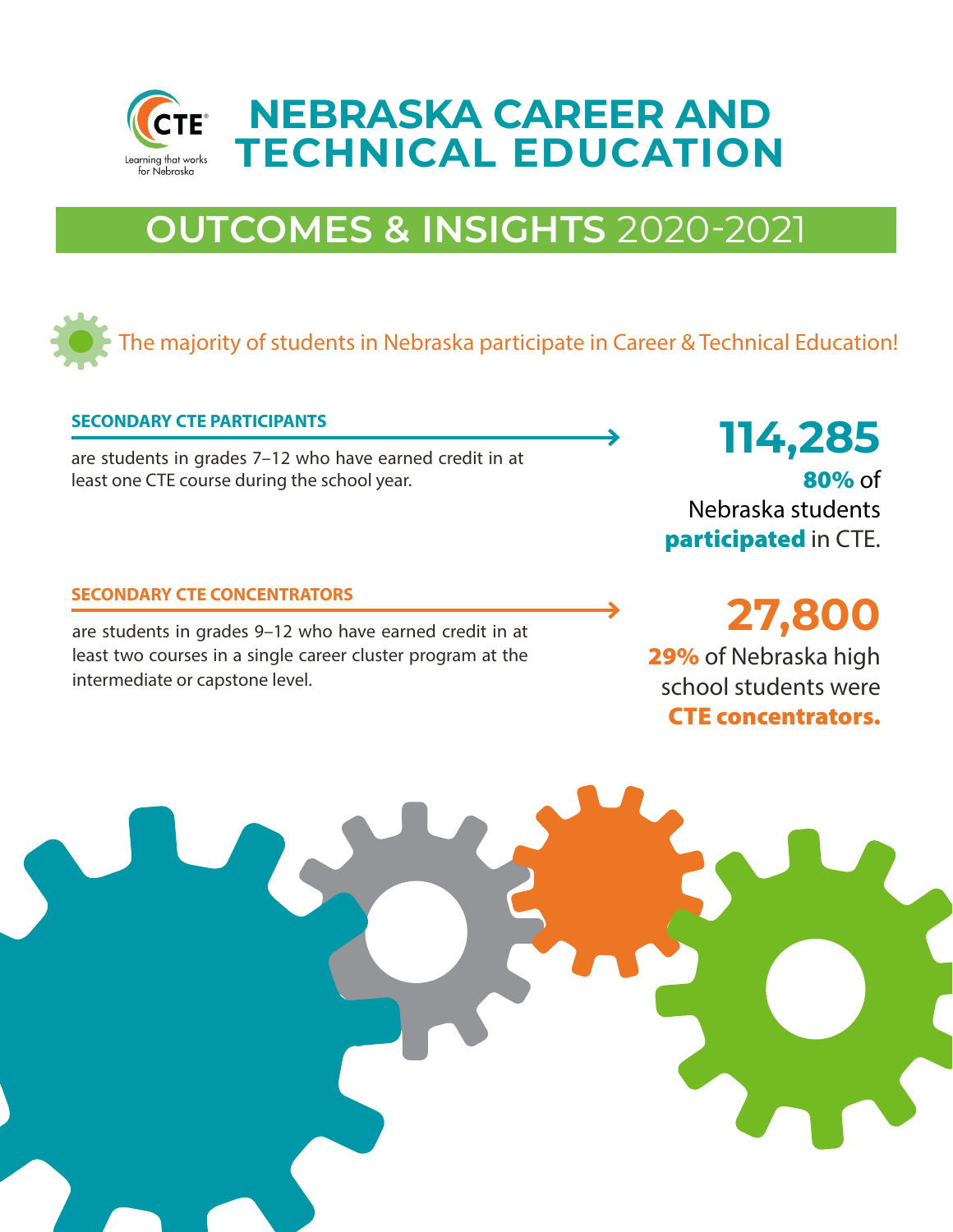# **CTE INSTRUCTION IS AN ESSENTIAL PART OF THE DAILY CURRICULUM FOR ALL STUDENTS!**

CTE courses were offered in every public high school in the state.



Over 20,000 students in Nebraska gained **leadership** skills by participating in a Career & Technical Student Organization.



NEBRASKA

N E B R A S K A

On average, students took 5 CTE classes before graduation.

99% of Nebraska school districts offered at least one State Model Program of Study aligned with postsecondary entrance requirements and workforce demands.

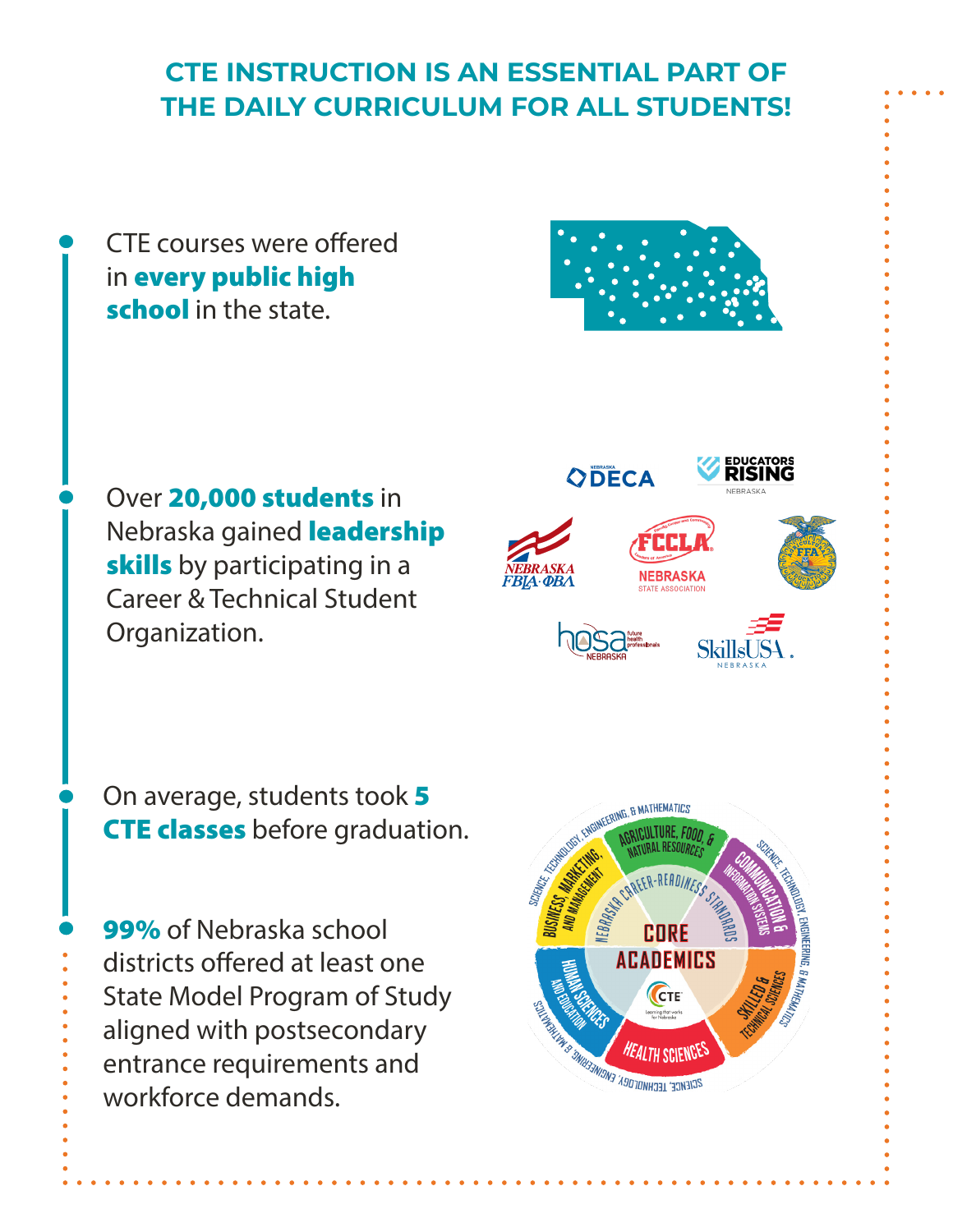# **CTE STUDENTS GRADUATE FROM HIGH SCHOOL AT HIGHER RATES THAN OTHER STUDENTS!**

**of Nebraska**  CTE concentrators **graduated. 93%**

Students who concentrate in CTE are **consistently** more likely to graduate high school on time.

**only 87% of** all **Nebraska seniors graduated.**



CTE students across **all races, ethnicities, genders, and abilities** graduated at higher rates than non-CTE students.





CTE concentrators are **10% more likely** to enroll in some form of postsecondary education within two years after graduation.